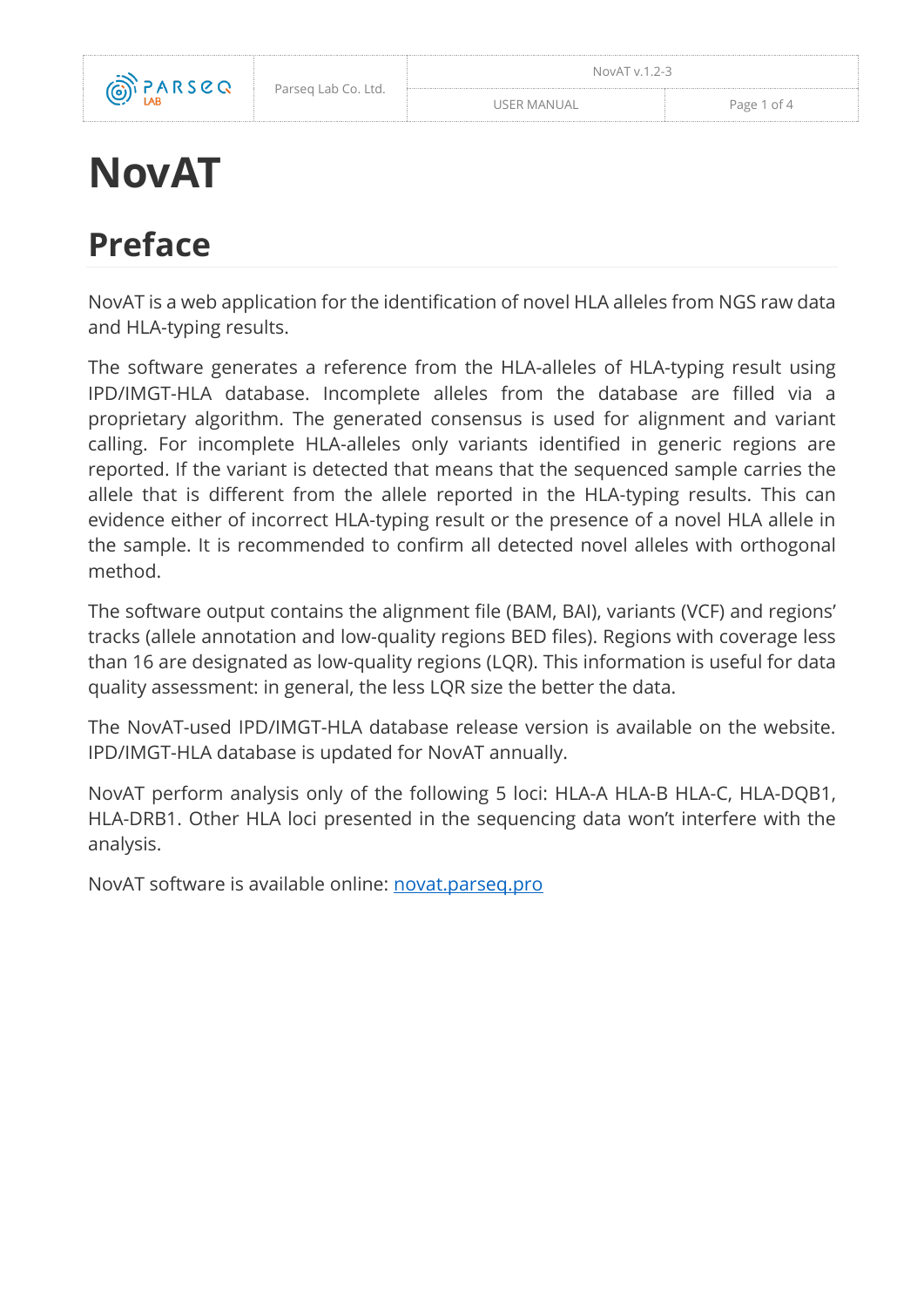

The algorithm of NovAT software is given on the scheme:

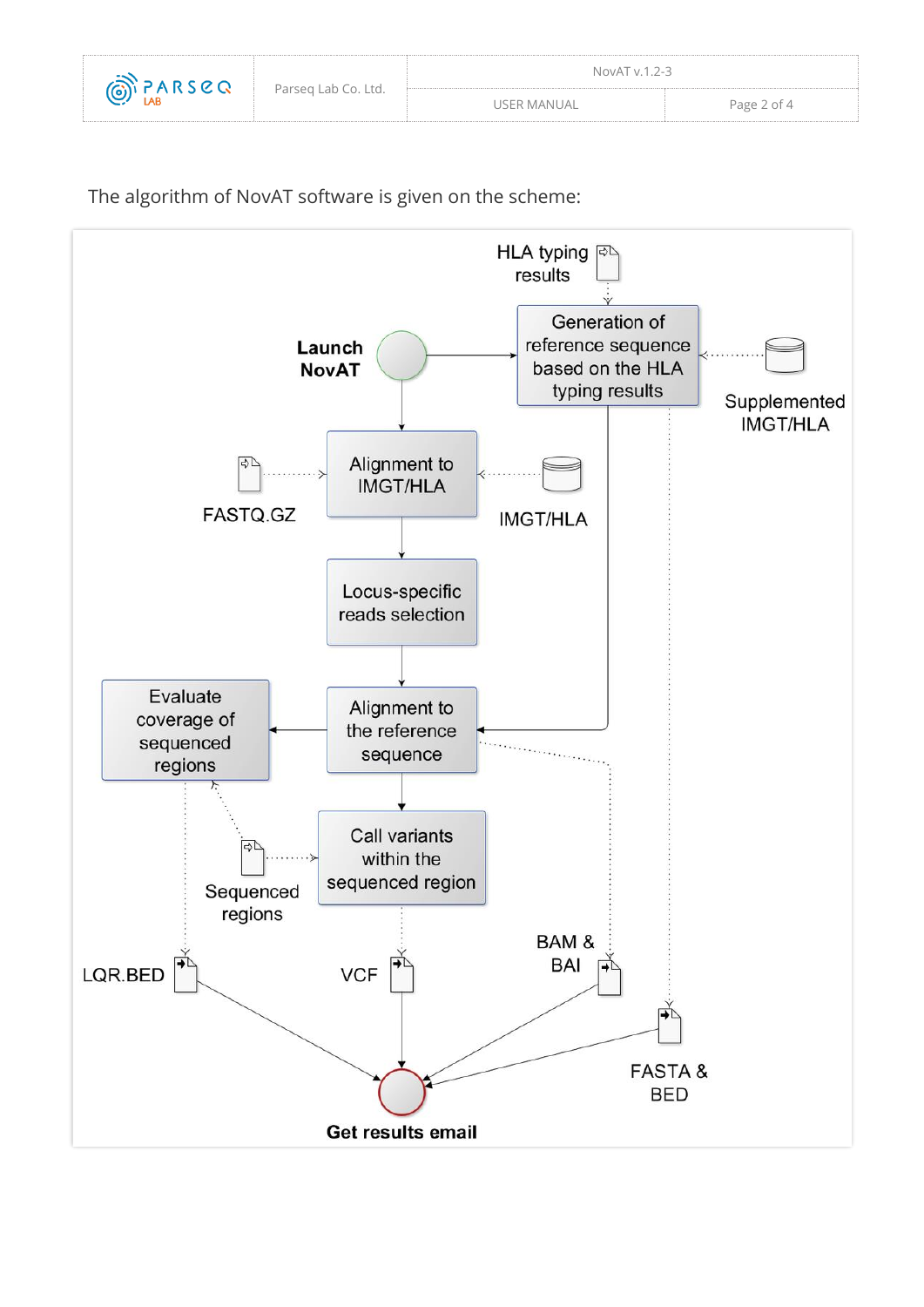

## **Getting started**

### **Input data requirements**

- NovAT is validated for paired-end Illumina sequencing data containing sequencing reads from loci: HLA-A, HLA-B, HLA-C, HLA-DQB1, HLA-DRB1. Other HLA loci presented in the sequencing data won't interfere with the analysis.
- Sequencing data format: FASTQ.GZ.
- File size restriction: 1-250 MB.
- HLA-typing results minimum resolution: 3 fields. If an allele is entered at a lower resolution, the first allele in group will be selected for the alignment. For example, if allele 02:02:02 is submitted, the alignment will be performed for allele 02:02:02:01. If submitted allele is absent in the current IPD/IMGT-HLA database version the analysis will be failed.
- It is recommended to use HLA-typing results generated with the same database version as given on the NovAT website. If you use the other version of the database, the analysis may fail if the allele was changed.
- Alleles must be written in "allele+allele" format without a prefix.

### **Output**

- An indexed FASTA file containing the reference sequence with supplemented incomplete HLA alleles with corresponding BED files with annotated allele regions (intron, exon, UTR).
- An indexed BAM file containing the alignment.
- VCF file containing the identified variants.
- BED file containing low-covered regions.
- If analysis is completed without errors, you will receive an email with the link to download the analysis results. If the analysis is failed, you will receive an email with the error message.

### **Usage**

- 1) Go to<https://novat.parseq.pro/>
- 2) Enter a sample name.

| Sample info |                          |
|-------------|--------------------------|
| 1111_S1     | n<br>INPUT READS FORWARD |
|             | INPUT READS REVERSE      |